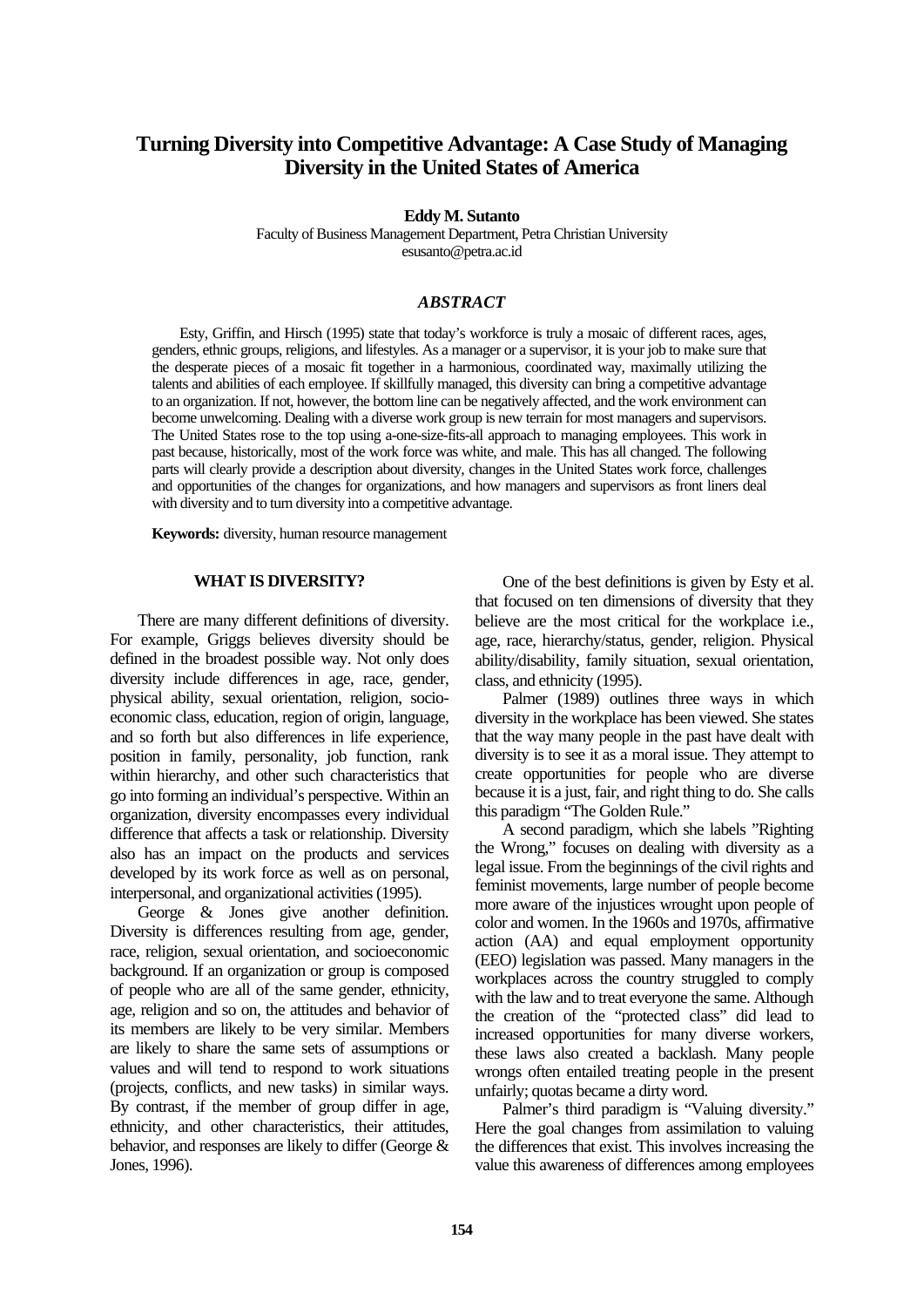and appreciating the value these differences add to the organization.

Here in this third paradigm, which is the best one to face the diversity in the workplaces, the goal is not necessarily to change people, but to change the organizational systems and culture so that the organization can become inclusive and move from being monocultural to being multicultural. It also represents a major departure from the typical assumptions of many managers and supervisors, such as the idea that treating people exactly the same is the fairest approach. Giving people what they need if they are to be employees who fully contribute means treating different people quite differently. The idea of giving up the goal of assimilation, however, is still unsettling to some of today's managers.

The diversity issue became more important for organizations in recent years and will continue to be important in the future. It is caused by many demographic changes, which will be explained as follows.

# **DEMOGRAPHIC CHANGES**

One of the major challenges for human resource (HR) management is the changing nature of the work force, the third most important issue in a survey of almost 300 HR specialist (behind health care and corporate reorganizations) (1994). The principal challenge for HR management is to understand how the diversity of work force affects behavior, performance, and well being (George & Jones, 1996).

The following facts, in the United States, describe that change. In the last twenty years, the demographic makeup of employees entering the work force and advancing to higher-level positions in organizations has been changing rapidly. Partly as a result of affirmative action and equal employment opportunity legislation, the number of minority employees entering and being promoted a higher-level positions has increased (Kessler, 1990).

By the year 2005, African-American and Hispanic employees are expected to make up over 25 percent of the work force, and the percentage of the white males is expected to decrease from 51 percent to 44 percent. At the same time, the number of women entering the work force has also been increasing, and the year 2000 women are expected to make up 40 percent of the U.S work force (Johnson & Packer, 1987; Galen & Palmer, 1994). The average age of people in the United States is rising. More people are living longer. By 2000, one in three American will be 45 or older, and people in the 35 and 45 group will constitute approximately 50 percent of the work force (Louw, 1995). Finally, because of increased internationalization, diversity is evident not just among Americans but also among people born in other nations who come to the United States to live and work. They are expected to contribute significantly to these totals by 2005 (Fullerton,Jr., 1989).

On the other hand, Chemers et al. states that the changing demographic characteristics of the work place present both challenges and opportunities to individuals and to organizations of which they are apart. On positive side, people who had heretofore been denied the opportunity for full development of their talents will be afforded a greater chance to realize their potential. At the same time, organizations will stand to benefit from diversity on a number of fronts. In terms of selection and placement, a broader talent pool means more high-quality employees from which to choose. In term of creativity, innovation, and performance, demographic diversity can also mean diversity of perspectives and ideas (1995).

Diversity also holds the potential for negative effects. As Sessa and Jackson point out, "different" has often meant wrong, bas, or alien. Traditional organizational policies and practices may not fit the new nontraditional employees, who are new entries i.e. women, ethnic minorities, and immigrants. The new employees may feel misunderstood and unappreciated, while both new and traditional organizational members may approach their interactions with anxiety and apprehension. Tension, misunderstanding, and sometimes outright hostility between the old and the new groups can create problems of coordination and cohesion for newly diverse organizations (1995). Also, as explained by Esty et al., here is a sampling of the kinds of problems that managers and supervisors report to us in dealing with diverse workers: feedback, discipline, quality and performance, communication, timeliness and absenteeism, accuracy, schedules and deadlines, initiative and risk taking, teamwork, interpersonal conflict, terminating a poor performer (1995).

By considering those demographic changes above, the managers and supervisors should determine how they effectively manage a diverse work force and turn diversity in the work place into a competitive advantage.

# **MANAGING A DIVERSE WORK FORCE**

Triandis provides a theoretical framework that can serve as the basis for research as well as interventions to improve interpersonal relationship among diverse organizational members (1995). This framework suggests that the key variables that must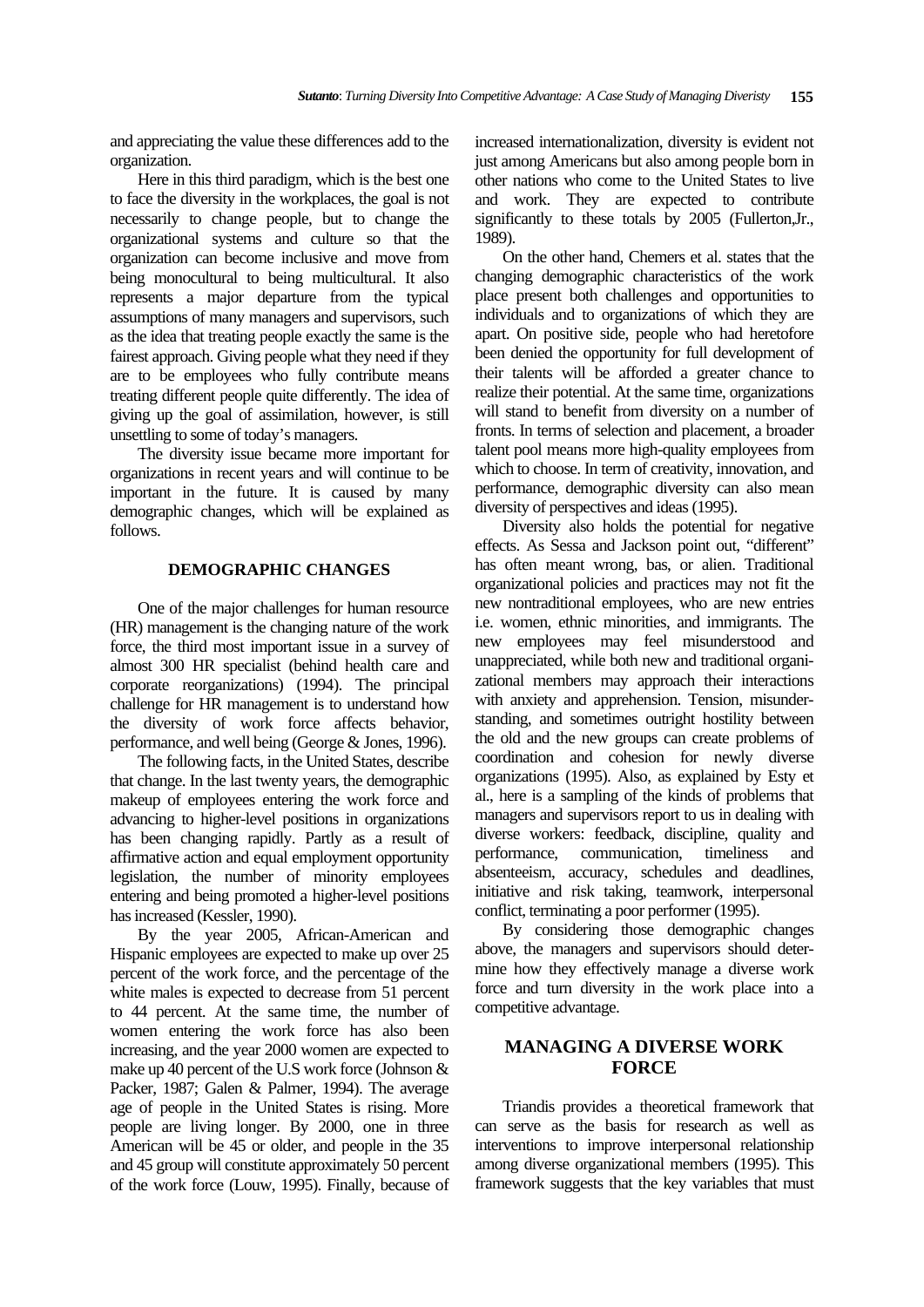be considered in thinking about diversity are cultural distance, perceived similarity and a sense of control as well as culture shock. If there is too large a cultural distance, it may be better to keep the ethnic group separate and select those among each group who are objectively similar to work together and coordinate the actions of the separate groups, rather than to mix the individuals directly. The United Nations provides a model along these lines. The representatives of each nation have a lot in common, belong to similar socioeconomic groups, and thus can work together.

On the other hand, if the cultural distance is small, one can introduce a variety of facts, such as cross-cultural training, super ordinate goals, and equal status contact that are likely to lead to positive inter group attitudes, a sense of control, and little culture shock. Unfortunately, he has not specified quantitatively how much cultural distance is "too much."

If the groups are to be separate, that does not mean that they will have unequal power. That should be avoided. In fact, their representatives should have equal power in the committees that coordinate the actions of the separate groups.

There is research (Jackson & Alvarez, 1992) showing that diversity is good for creativity but is undesirable from the perspective of job satisfaction or commitment to stay in the organization. Thus, it is not a panacea or a plague. It depends on the kind of job and the kind of criterion that we want to maximize. We should take an experimental perspective, identifying the jobs, people, groups, and organizations that are likely to benefit from diversity and the jobs, people, groups, and organizations where we want to keep people who are diverse in different social environments and select individuals who are diverse in different social environments and select individuals who are objectively similar to coordinate their activities. We should keep in mind that it may not be possible to maximize one criterion without getting very bad results on other criteria, so that in the final analysis the judgment about how to assemble groups will be political than scientific.

Similar to the framework suggested by Triandis above, George & Jones state that the increasing diversity of the work force presents three challenges for organizations and their managers: a fairness and justice challenge, a decision-making and performance challenge, and a flexibility challenge (1996).

### **Fairness and justice challenge**

Jobs in organizations are a scarce resource, and obtaining jobs and being promoted to a higher-level job is a competitive process. Managers are challenged to allocate the jobs, promotions, and rewards in a fair

and equitable manner. As diversity increases, achieving fairness can be difficult, at least in the short run, because many organizations have traditionally appointed white male employees to higher organizational positions. Also, seniority plays a role and many minorities are recent hires (Fine, Johnson, & Ryan, 1990). Rectifying this imbalance by actively recruiting and promoting increasing number of women and minorities can lead to difficult equity issues because this attempt to fix the traditional imbalance reduces the prospects for white male employees. An increase in diversity can thus strain an organization's ability to satisfy the aspirations of its work force, creating a problem that, in turn, directly affects the work force's well being and performance. Organizations must learn to manage diversity in a way that increases the well being of all employees, but deciding who to achieve this goal can pose difficult ethnical problems for managers (Cox Jr., 1994).

### **Decision-making and performance challenge**

Another important challenge posed by a diverse work force is how to take advantage of differences in the attitudes and perspective of people of different ages, genders, or races, in order to improve decision making and organizational performance (Jameison & O'Mara, 1991). Many organizations have found that tapping into diversity reveals new ways of viewing traditional problems and provide a means for an organization to assess its goals and ways of doing business. Coca-Cola, for example, in an attempt to increase its top manager's abilities to manage a global environment, has deliberately sought to recruit top managers of different ethnic backgrounds. Its CEO came from Cuba originally, and another top managers are from Brazil, France, and Mexico. To increase performance, organizations have to unleash and take advantage of the potential of diverse employees. Hoechst Celanese has been a leader in exploiting the advantages of a diverse work force. Like Hoechst Celanese, IBM also has a commitment to diversity (George & Jones, 1996).

Two other significant performance issues confront organizations with a diverse work force. First, research has found that many supervisors do not know how to manage diverse work groups and find it difficult to lead diverse groups of employees. Second, supervisors are often uncertain about how to handle the challenge of communicating with employees whose cultural backgrounds result in assumptions, values, and even language skills that differ from the supervisors' (Jackson & Associates, 1992). Various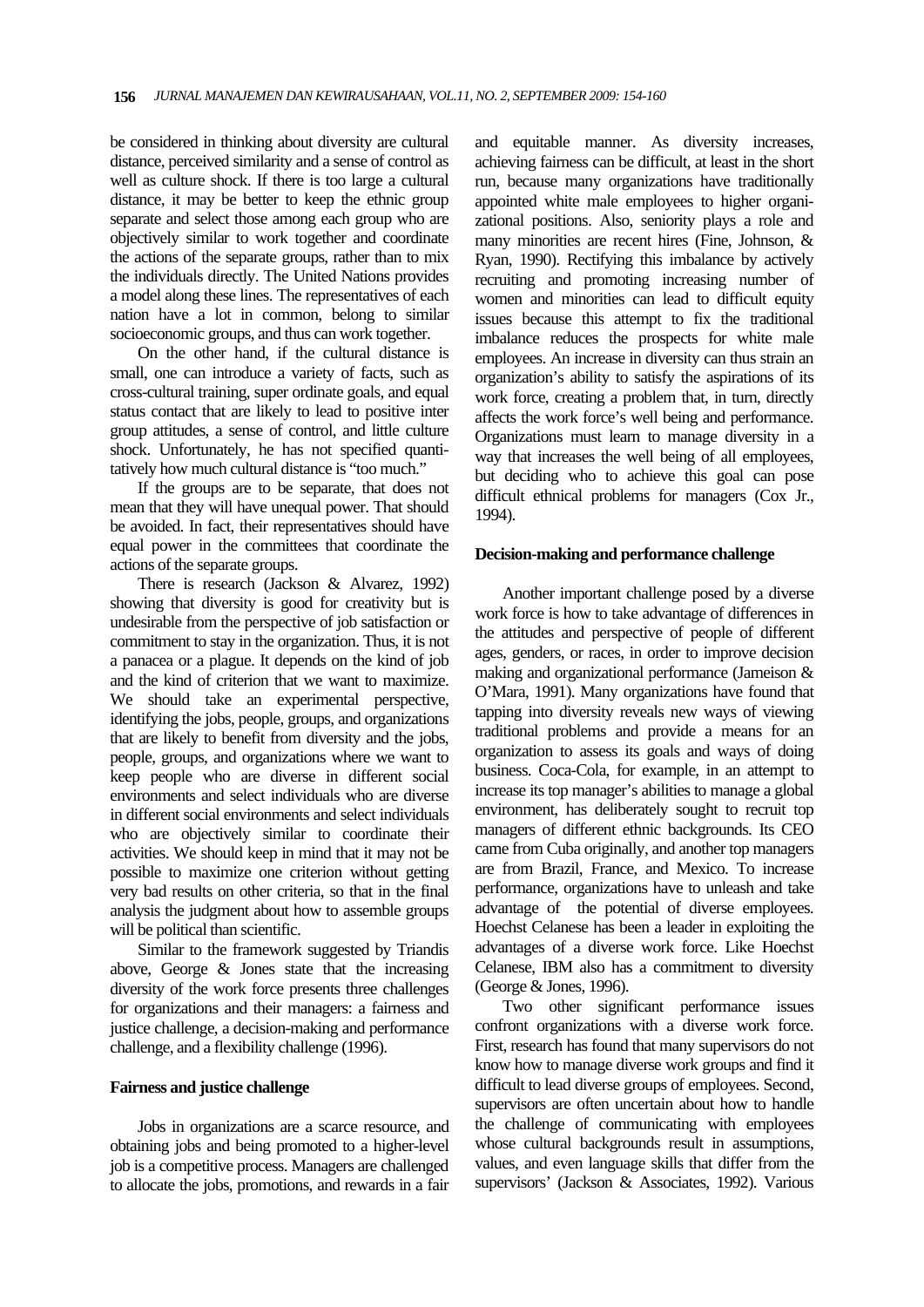racial or ethnic groups may respond differently to the demands of their job responsibilities or to the approaches that leaders use to manage relationship in work groups. Age and gender differences can also cause problems for managers, such as when younger employees find themselves in a position of authority over older and perhaps more experienced employees. Similarly, some men find it difficult to report to or to be evaluated by women. The mixing of generations, such as the baby-boomer (1946-1964) and baby bust generations (1965-1976), can also cause problems (George & Jones, 1996).

If diversity produces conflict and distrust among organizational members, individual, group, and organizational performance suffers and organizations must take active steps to solve diversity-related problems (Copeland, 1988; Geber, 1990). For example, if the skills and talents of women and minorities are not being fully utilized because older white males cannot (or refuse to) recognize them, an organization will suffer a significant loss of potential productivity. To reduce such losses, many organizations have instituted cultural diversity programs to improve personal and group relationships, to promote cultural sensitivity and acceptance of differences between people, and to promote skills for working in multicultural environments (Fulkerson & Schuler, 1992).

### **Flexibility Challenge**

A third diversity challenge is to be sensitive to the needs of different kinds of employees and to try to develop flexible employment approaches that increase employee well being. Examples of some of the approaches include the following:

- New benefits packages customized to the needs of different groups of workers, such as single workers with no children and families, and workers caring for aged parents.
- Flexible employment conditions (such as flextime) that give workers input into the length and scheduling of their workweek.
- Arrangement that allow for job sharing so that two or more employee can share the same job (to take care of children or aged parents, for example).
- Designing jobs and the building that house organizations to be sensitive to the special needs of handicapped workers (and customers).
- Creating management programs designed to provide constructive feedback to employees about their personal styles of dealing with minority employees.
- Establishing monitoring relationships to support minority employees.

• Establishing informal networks among minority employees to provide social support.

The Xerox Corporation, for example, has undertaken major initiatives to increase diversity by increasing the proportion of women and minorities it recruits and promotes. Xerox has also established a sophisticated support network for minority employees. Managing diversity is ongoing activity that has important applications for organizations, particularly as diversity is forecast to increase as more and more women and minority employees enter the work force (George & Jones, 1996).

# **EFFECTIVELY MANAGING A DIVERSE WORK FORCE**

Effective management of a diverse work force is necessary for an organization to perform at a high level, gain a competitive advantage, make fair decisions, and be ethical. There are three steps organizations can take to effectively manage diverse employees; securing the commitment of top management to diversity, diversity training, and education (George & Jones, 1996)

# **Securing Top-management commitment to diversity**

Ernest H. drew, CEO of Hoechst Celanese, is a prime example of a top manager who is committed to diversity and whose diversity crusade has achieved tangible payoffs for his organization. Drew travels around the country meeting with workers and managers at Celanese production plants, emphasizing the importance of diversity. As he puts it," When the CEO meets with employees, it signals diversity is important" (burger, 1981; Fiske & Taylor, 1984).

In addition to meting face-to-face with workers and managers, Drew has taken other steps to secure the commitment of top managers to diversity. At Celanese, manager's salaries and bonuses are based on four criteria: financial performance, customer satisfaction, environmental and safety improvements, and work force diversity. Because having and maintaining a diverse work force is on equal footing with the traditional performance criteria, managers can readily see that diversity not only is an important organizational goal but also benefits them personally. Celanese aims to have at least 34 percent of its employees at all levels be women and minorities of the year 2001 because that is the percentage of women and minorities who are projected to be graduating with relevant degrees from colleges at which Celanese recruits (Hall & Taylor, 1976).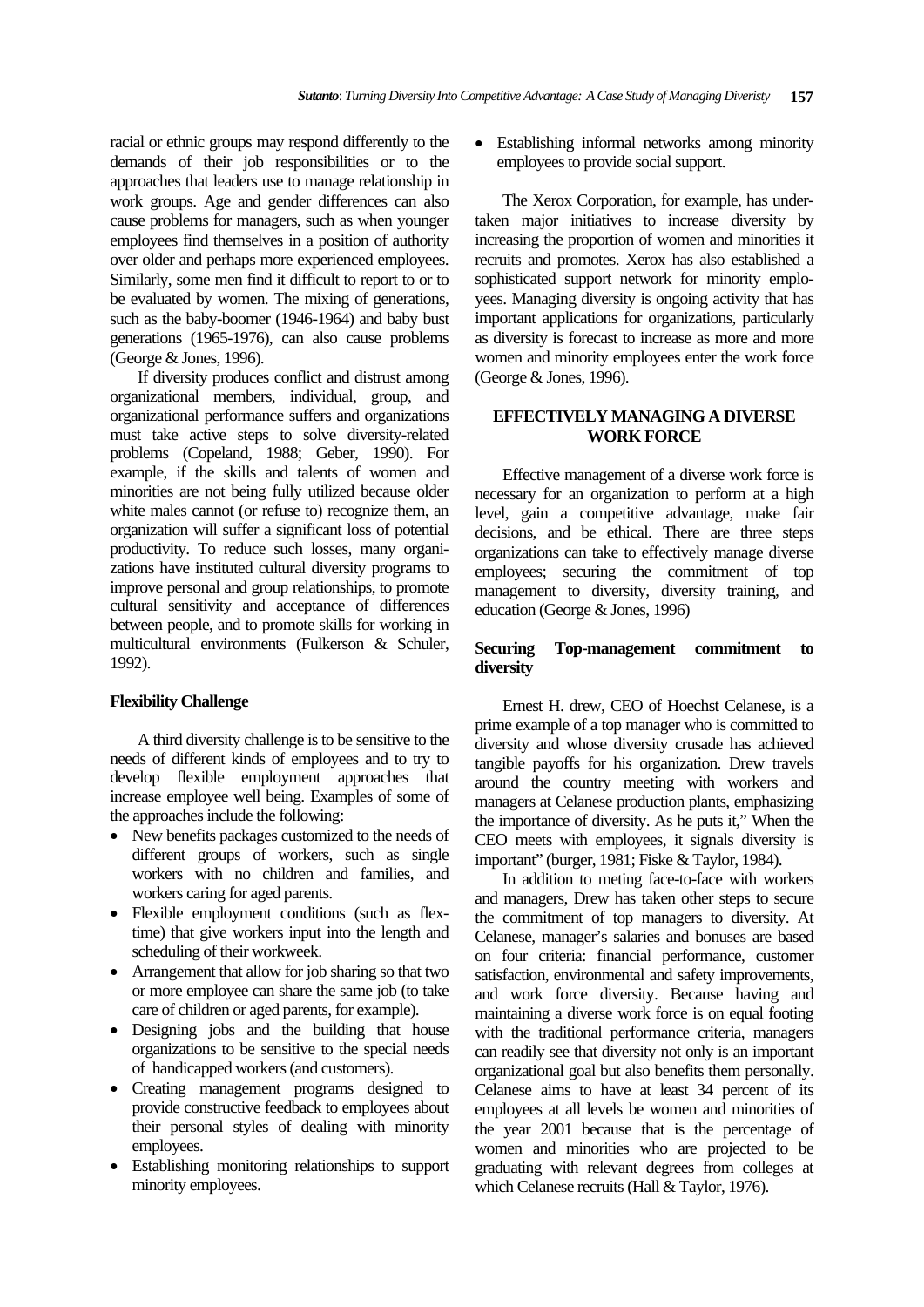Another way in which top managers' commitment to diversity is through the requirement that all top managers join and participate in two organizations in which they themselves are a minority. This gives managers firsthand experience on how it feels to be a minority, helps breakdown stereotypes, and lets managers know the ways which diverse members of an organization are similar to each other (Rice, 1994).

What is the likely outcome when top managers are committed to diversity? Their commitment helps ensure that their perceptions of and their attributions for the behavior of diverse members of an organization will as accurate as possible and that they will understand and see that diverse employees as they really are. Top-management commitment to diversity also helps to promote accurate perceptions and attributions throughout an organization. When supervisors support diversity, subordinates are more likely to be committed to diversity and less likely to rely on stereotypes (George & Jones, 1996).

### **Diversity training**

Diversity training can facilitate the management of a diverse work force. There are many diversity programs with many different objectives, for example,

- Making explicit and breaking down organizational members' stereotypes that result in inaccurate perceptions and attributions.
- Making members aware of different kinds of backgrounds, experiences, and values.
- Showing members how to deal effectively with diversity-related conflicts and tensions.
- Generally improving members' understanding of each other.

Diversity training programs can last hours and days and can be run by consultants or existing members of an organization with expertise in diversity. Small organizations are more likely to rely on consultants; larger organizations often have diversity managers. Fifty percent of Fortune 500 organizations, for example, have diversity managers on staff (Rice, 1994).

Many diversity programs are successful, but others not change the ways that people perceive and treat each other in organizations. It appears that diversity training is most likely to be successful when it is ongoing or repeated (rather than a single session), when there are follow-up activities to see whether the training has accomplished its objectives, and when is supplemented by other diversity-related activities in an organization, such as events focused on celebrating diversity day. On that day, employees dress in traditional ethnic clothing and share authentic dishes with their coworkers (Lee, 1993).

### **Education**

Sometimes effectively managing diversity requires that members of an organization receive additional education to make them better able to communicate and work with diverse employees and customers. The Kentucky State government, for example, realized that it was unable to provide employment opportunities for people with hearing impairments and could not provide high-quality service to hearing-impaired citizens wanting to use state-provided services and programs. The American with Disabilities Act (passes by Congress in 1990 and put into effect in 1993) requires organizations to be responsive to and accommodate people with disabilities (including deafness or hearing impairments) (Rice, 1994).

After considerable research, the Kentucky State government develop a three-stage program to improve its responsiveness to people (both customers and potential employees) who were hearing impaired or deaf. First, state employees chosen for the program participate in one-day workshop that educates them about deaf culture and background. Second, employees attend a four-day workshop in which they learn some of the basics of American Sign Language (the most often used form of signing and a visual language that deaf people use to communicate). Finally, employees attend a weeklong workshop an advanced American Sign Language (Rice, 1994).

### **DIVERSITY: A COMPETITIVE ADVANTAGE**

It will bring us back to the most fundamental question: Why is it worth it? Why should a manager or supervisor work toward increasing diversity and creating a work environment in which diversity is valued? The most important answer to this question is that valuing diversity will help your organization's bottom line and give your organization a competitive advantage. Here are some of the ways in which wellmanaged diversity can be a competitive advantage:

- 1. *Increased productivity.* In a workplace in which people feel respected, included, and valued, they will stop acting negative actions and productivity will go up.
- 2. *Fewer lawsuits.* In 1993 the EEOC extended the "hostile environment" standard to work place bias based on age, race, religion, disability, color, or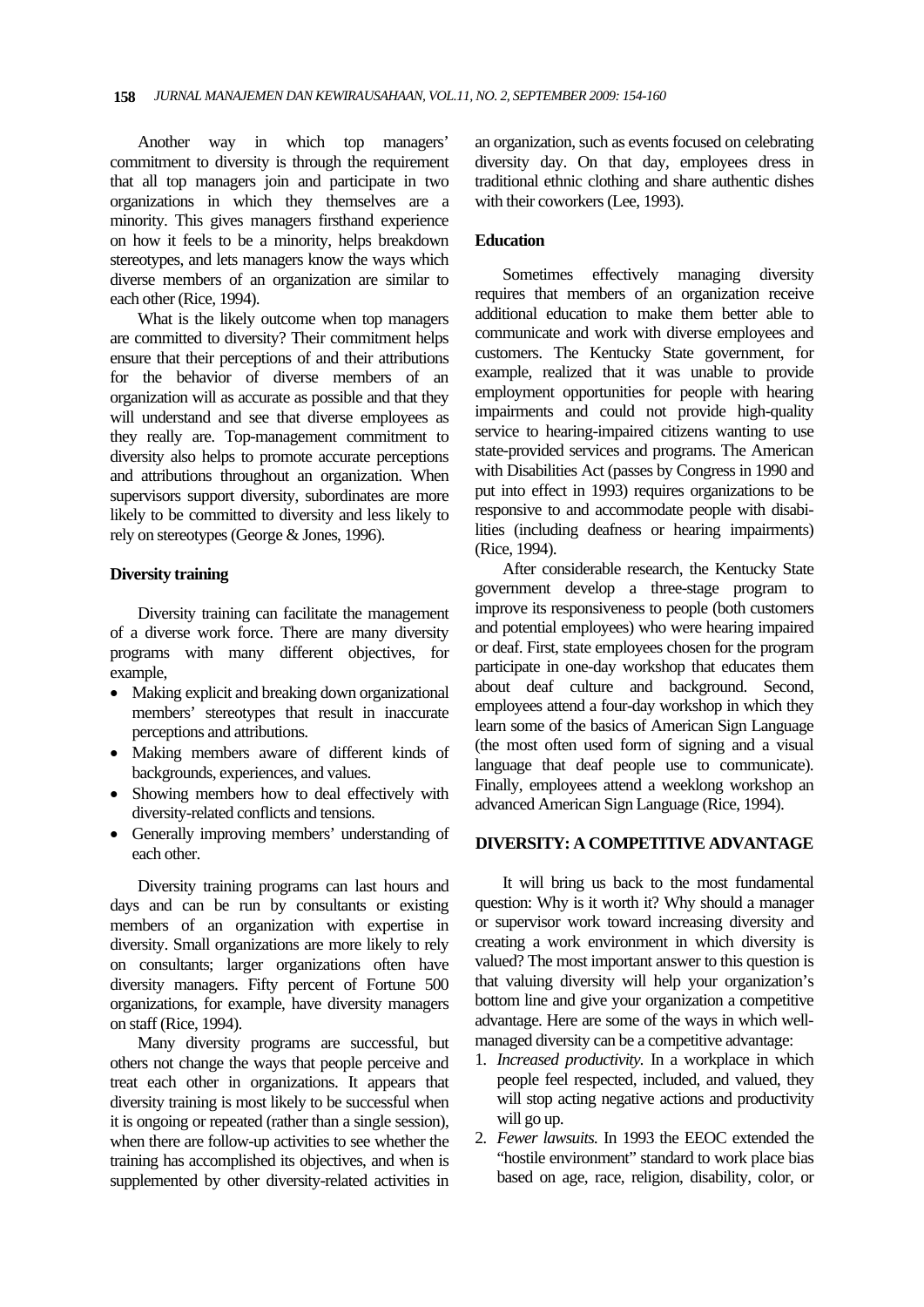natural origin. Lawsuits cost corporations and other organizations enormous amounts of money, to say nothing of time and energy lost. For example, Stores grocery chain settled a gender bias case for \$107 million in April 1994. In a workplace in which diverse workers are respected and truly valued, there will be fewer suits.

- 3. *Retention of business.* A number of organizations now pay carefully attention to the demographics of companies with which they do business. In particular, federal agencies and municipal governments have taken the lead in saying no to perspective suppliers and clients who cannot demonstrate a clear commitment to diversity. For example, a Midwestern city refused to buy computer equipment from a high-tech company whose sales team was entirely white.
- 4. *Increasing marketing abilities.* A diverse employee group can provide insight into the thinking of a wide range of customers. As markets become differentiated, the smaller market segments become more important. Attracting new customers can be critical differences between survival and going out of business.
- 5. *Creating the largest possible talent pool for recruitment.* In this day of increased competition, it is important for every organization to hire smart, energetic people and to have access to the largest possible pool of talent. Any company that smacks of "old-boyism" where what you see at the top of the house is primarily white males, may find that a high proportion f the talented candidates who are women and people of color will choose other organizations.
- 6. *Becoming an employer of choice.* The word spreads like wildfire about which companies are best for women, for people of color, for people with disabilities, for gays, etc. The grapevine also spreads information about which companies are known to be tough places for parents, for women, foe blacks, etc. Sometimes it is only when a company learns that it has a bad image that it is ready to change. For example, one Big Eight accounting firm in an eastern seaboard city usually hires about twenty new accountants every year. In 1993, nine women turned down the firm's offers and accepted jobs at its major competitor. The women explained that they had learned that the second firm was known to be a good place for women, with lots of flexibility regarding work arrangements and generous parental leave.

There are more benefits to be gained by having a diverse workgroup, although these benefits are harder to measure and quantify than most of those mentioned above. They are better morale, heightened creativity, and improved decision making (Esty et al., 1995).

### **CONCLUSIONS AND RECOMMENDATIONS**

As mentioned above, **managers and supervisors face challenges** posed by diversity. They must deal with the day-to-day problems that arise when people in their workgroups **speak in different languages**, come from different cultures, espouse different values, or have totally different life experiences. They must cope with the issues that develop when a workgroup is made up for people unlike themselves and one another in terms of race, gender, age, ethnicity, sexual orientation, religion, family situation, and place of birth. **Otherwise, they will affect negatively to organizations.** 

Managers and supervisors must also learn how to create a working environment in which diversity and differences are valued and in which all employees can contribute to their fullest potential. **If the challenges have been successfully coped**, your organization will have a competitive advantage over most others. Failure to meet either of them will diminish your workgroup's productivity and mark you as lacking one of today's most critical managerial or supervisory skills. **In the future, no organizations will be able to afford those who cannot work successfully with diverse employees**. In brief, the ability to manage diversity is a fundamental requirement for managers in 1990s and will continue to be important for the future.

### **REFERENCES**

- Chemers, M.M., Costanzo, M.A., & Oskamp, S., 1995, *Diversity in organizations new perspectives for a changing workplace.* California: SAGE Publications, Inc.
- Chemers, M.M., Costanzo, M.A., & Oskamp, S., 1995, An introduction to diversity in organizations. In *Diversity in organizations new perspectives for a changing workplace,* pp.1-8. California: SAGE Publications, Inc
- Copeland, L., 1988, Learning to manage a multicultural work force. *Training,* 25, pp. 48- 56.
- Cox Jr., T., 1994, *Cultural diversity in organizations.*  San Fransisco: Berrett Koehler.
- Esty, K., Griffin, R. and Hirsch, M.S., 1995, *A manager's guide to solving problems and turning diversity into a competitive advantage: Workplace diversity.* Mass.: Adams Publishing.